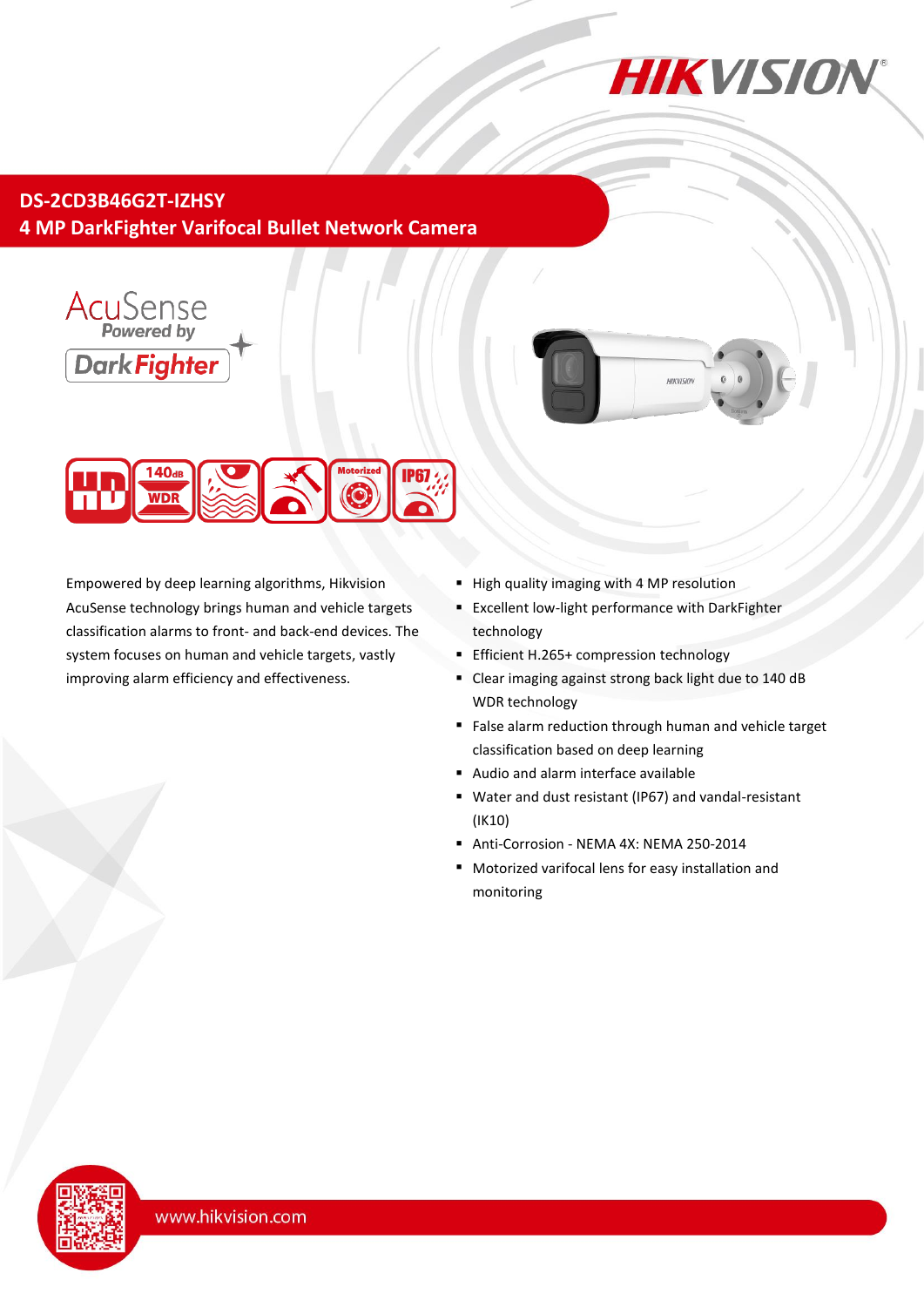

# **Specification**

| Image Sensor                | 1/1.8" Progressive Scan CMOS                                                            |  |  |
|-----------------------------|-----------------------------------------------------------------------------------------|--|--|
| Min. Illumination           | Color: 0.0014 Lux @ (F1.4, AGC ON), B/W: 0 Lux with IR                                  |  |  |
| Max. Resolution             | $2688 \times 1520$                                                                      |  |  |
| <b>Shutter Time</b>         | 1/3 s to 1/100, 000 s                                                                   |  |  |
| Day & Night                 | IR cut filter                                                                           |  |  |
| Angle Adjustment            | Pan: 0° to 360°, tilt: 0° to 90°, rotate: 0° to 360°                                    |  |  |
| Lens                        |                                                                                         |  |  |
| Lens Type                   | Varifocal lens, motorized lens, 2.8 to 12 mm and 8 to 32 mm optional                    |  |  |
| Focal Length & FOV          | 2.8 to 12 mm: horizontal FOV 107° to 40°, vertical FOV 56° to 22°, diagonal FOV 130° to |  |  |
|                             | 46°                                                                                     |  |  |
|                             | 8 to 32 mm: horizontal FOV 43° to 15°, vertical FOV 23° to 9°, diagonal FOV 50° to 17°  |  |  |
| Aperture                    | 2.8 to 12 mm: F1.4 8 to 32 mm: F1.6                                                     |  |  |
| Lens Mount                  | Integrated                                                                              |  |  |
| Iris Type                   | P-iris                                                                                  |  |  |
| <b>DORI</b>                 |                                                                                         |  |  |
|                             | 2.8 to 12 mm: D: 61 m to 151 m, O: 24 m to 60 m, R: 12 m to 30 m, I: 6 m to 15 m        |  |  |
| <b>DORI</b>                 | 8 to 32 mm: D: 150 m to 400 m, O: 59 m to 158 m, R: 30 m to 80 m, I: 15 m to 40 m       |  |  |
| Illuminator                 |                                                                                         |  |  |
| IR Wavelength               | 850 nm                                                                                  |  |  |
| Supplement Light Range      | 2.8 to 12 mm: up to 60 m 8 to 32 mm: up to 80 m                                         |  |  |
| Smart Supplement Light      | Yes                                                                                     |  |  |
| Supplement Light Type       | IR                                                                                      |  |  |
| <b>Video</b>                |                                                                                         |  |  |
|                             | 50 Hz: 25 fps (2688 × 1520, 1920 × 1080, 1280 × 720)                                    |  |  |
| Main Stream                 | 60 Hz: 30 fps (2688 × 1520, 1920 × 1080, 1280 × 720)                                    |  |  |
|                             | 50 Hz: 25 fps (640 × 480, 640 × 360)                                                    |  |  |
| Sub-Stream                  | 60 Hz: 30 fps (640 $\times$ 480, 640 $\times$ 360)                                      |  |  |
|                             | 50 Hz: 10 fps (1920 × 1080, 1280 × 720, 640 × 480, 640 × 360)                           |  |  |
| <b>Third Stream</b>         | 60 Hz: 10 fps (1920 × 1080, 1280 × 720, 640 × 480, 640 × 360),                          |  |  |
|                             | *Third stream is supported under certain settings.                                      |  |  |
| Fourth Stream               | 50 Hz: 10 fps (1280 × 720, 640 × 480, 640 × 360)                                        |  |  |
|                             | 60 Hz: 10 fps (1280 × 720, 640 × 480, 640 × 360),                                       |  |  |
|                             | *Fourth stream is supported under certain settings.                                     |  |  |
| Video Compression           | Main stream: H.265/H.264/H.264+/H.265+,                                                 |  |  |
|                             | Sub-stream: H.265/H.264/MJPEG,                                                          |  |  |
|                             | Third stream: H.265/H.264,                                                              |  |  |
|                             | Fourth stream: H.265/H.264/MJPEG                                                        |  |  |
| Video Bit Rate              | 32 Kbps to 8 Mbps                                                                       |  |  |
| H.264 Type                  | Baseline Profile, Main Profile, High Profile                                            |  |  |
| H.265 Type                  | Main Profile                                                                            |  |  |
| <b>Bit Rate Control</b>     | CBR, VBR                                                                                |  |  |
| Scalable Video Coding (SVC) | H.264 and H.265 encoding                                                                |  |  |
| Region of Interest (ROI)    | 5 fixed region(s) for main stream and sub-stream                                        |  |  |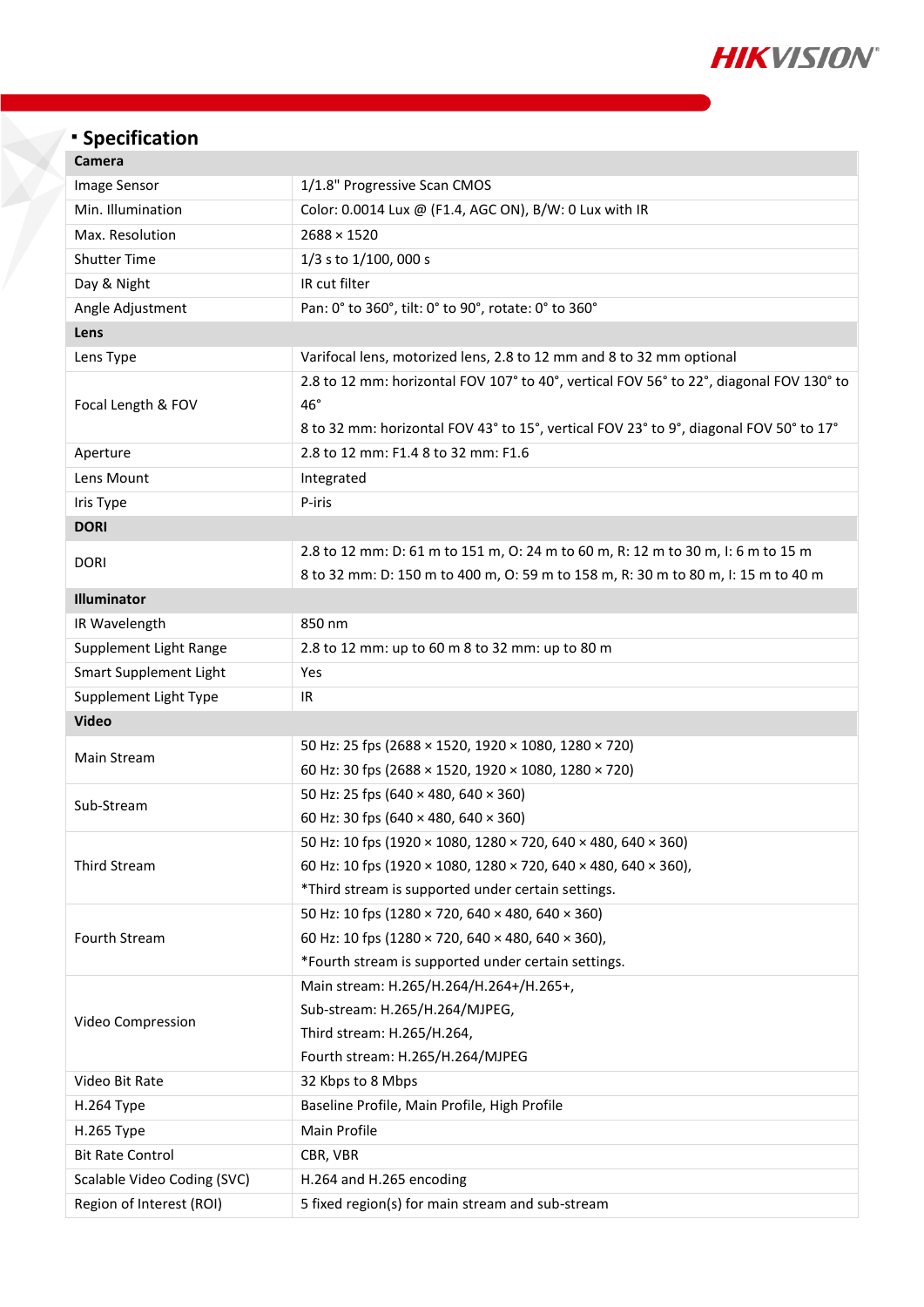

| <b>Target Cropping</b>             | Yes                                                                                    |
|------------------------------------|----------------------------------------------------------------------------------------|
| <b>Audio</b>                       |                                                                                        |
| <b>Environment Noise Filtering</b> | Yes                                                                                    |
| <b>Audio Sampling Rate</b>         | 8 kHz/16 kHz/32 kHz/44.1 kHz/48 kHz                                                    |
| Audio Compression                  | G.711/G.722.1/G.726/MP2L2/PCM/MP3/AAC                                                  |
| Audio Bit Rate                     | 64 Kbps (G.711ulaw/G.711alaw)/16 Kbps (G.722.1)/16 Kbps (G.726)/32 to 192 Kbps         |
|                                    | (MP2L2)/8 to 320 Kbps (MP3)/16 to 64 Kbps (AAC)                                        |
| <b>Network</b>                     |                                                                                        |
| Protocols                          | TCP/IP, ICMP, HTTP, HTTPS, FTP, DHCP, DNS, DDNS, RTP, RTSP, NTP, UPnP, SMTP,           |
|                                    | IGMP, 802.1X, QoS, IPv4, IPv6, UDP, Bonjour, SSL/TLS, PPPoE, ARP, SNMP                 |
| Simultaneous Live View             | Up to 6 channels                                                                       |
| API                                | Open Network Video Interface (Profile S, Profile G, Profile T), ISAPI, SDK, ISUP       |
|                                    | Up to 32 users                                                                         |
| User/Host                          | 3 user levels: administrator, operator, and user                                       |
|                                    | Password protection, complicated password, HTTPS encryption, IP address filter,        |
| Security                           | Security Audit Log, basic and digest authentication for HTTP/HTTPS, TLS 1.1/1.2, WSSE  |
|                                    | and digest authentication for Open Network Video Interface                             |
|                                    | NAS (NFS, SMB/CIFS), Auto Network Replenishment (ANR),                                 |
| Network Storage                    | Together with high-end Hikvision memory card, memory card encryption and health        |
|                                    | detection are supported.                                                               |
| Client                             | iVMS-4200, Hik-Connect, Hik-Central                                                    |
|                                    | Plug-in required live view: IE 10+,                                                    |
| Web Browser                        | Plug-in free live view: Chrome 57.0+, Firefox 52.0+,                                   |
|                                    | Local service: Chrome 57.0+, Firefox 52.0+                                             |
| Image                              |                                                                                        |
| Wide Dynamic Range (WDR)           | 140 dB                                                                                 |
| SNR                                | $\geq$ 52 dB                                                                           |
| Privacy Mask                       | 4 programmable polygon privacy masks                                                   |
| Day/Night Switch                   | Day, Night, Auto, Schedule                                                             |
| Image Enhancement                  | BLC, HLC, 3D DNR                                                                       |
| Image Parameters Switch            | Yes                                                                                    |
|                                    | Rotate mode, saturation, brightness, contrast, sharpness, gain, white balance,         |
| Image Settings                     | adjustable by client software or web browser                                           |
| <b>Interface</b>                   |                                                                                        |
| Alarm                              | 3 inputs, 3 outputs (max. 24 VDC/24 VAC, 1 A)                                          |
| Audio                              | 1 input (line in), terminal block, max. input amplitude: 3.3 Vpp, input impedance: 4.7 |
|                                    | KΩ, interface type: non-equilibrium,                                                   |
|                                    | 1 output (line out), terminal block, max. output amplitude: 3.3 Vpp, output            |
|                                    | impedance: $100 \Omega$ , interface type: non-equilibrium                              |
| <b>Ethernet Interface</b>          | 1 RJ45 10 M/100 M self-adaptive Ethernet port                                          |
| On-Board Storage                   | Built-in memory card slot, support microSD/microSDHC/microSDXC card, up to 256 GB      |
| Reset Key                          | Yes                                                                                    |
| RS-485                             | 1 RS-485 (Half duplex, HIKVISION, Pelco-P, Pelco-D, self-adaptive)                     |
|                                    |                                                                                        |
| Power Output                       | 12 VDC, max. 100 mA                                                                    |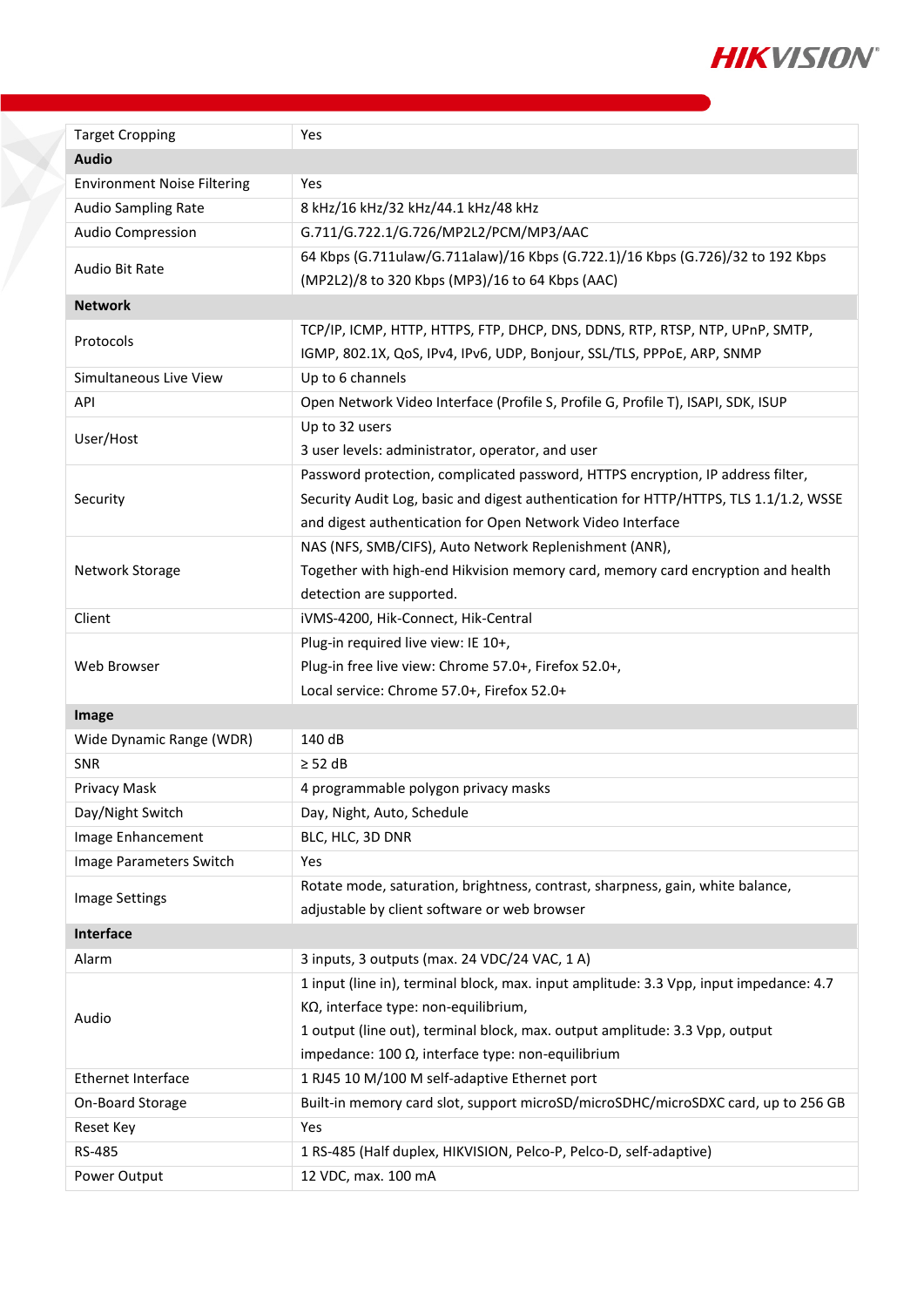

| Event                                      |                                                                                                                                |
|--------------------------------------------|--------------------------------------------------------------------------------------------------------------------------------|
| <b>Basic Event</b>                         | Motion detection (support alarm triggering by specified target types (human and<br>vehicle)), video tampering alarm, exception |
|                                            | Line crossing detection, intrusion detection, region entrance detection, region exiting                                        |
| <b>Smart Event</b>                         | detection, scene change detection, unattended baggage detection, object removal                                                |
|                                            | detection, audio exception detection                                                                                           |
|                                            | Upload to FTP/NAS/memory card, notify surveillance center, trigger recording, trigger                                          |
| Linkage                                    | capture, send email, audible warning                                                                                           |
| <b>Deep Learning Function</b>              |                                                                                                                                |
| <b>Face Capture</b>                        | Yes                                                                                                                            |
| General                                    |                                                                                                                                |
|                                            | 12 VDC ± 25%, 1.08 A, max. 13 W,                                                                                               |
|                                            | 24 VAC ± 20%, 0.9 A, max. 13 W,                                                                                                |
| Power                                      | two-core terminal block,                                                                                                       |
|                                            | PoE: 802.3at, Class 4, 42.5 V to 57 V, 0.36 A to 0.27 A, max. 15 W                                                             |
| Material                                   | Aluminum alloy body                                                                                                            |
| Dimension                                  | $\emptyset$ 105 mm × 328 mm ( $\emptyset$ 4.1" × 12.9")                                                                        |
| Package Dimension                          | 385 mm × 190 mm × 180 mm (15.2" × 7.5" × 7.1")                                                                                 |
| Weight                                     | Approx. 1330 g (2.9 lb.)                                                                                                       |
| With Package Weight                        | Approx. 2231 g (4.9 lb.)                                                                                                       |
| <b>Storage Conditions</b>                  | -40 °C to 60 °C (-40 °F to 140 °F). Humidity 95% or less (non-condensing)                                                      |
| <b>Startup and Operating</b><br>Conditions | -40 °C to 60 °C (-40 °F to 140 °F). Humidity 95% or less (non-condensing)                                                      |
|                                            | 33 languages                                                                                                                   |
|                                            | English, Russian, Estonian, Bulgarian, Hungarian, Greek, German, Italian, Czech, Slovak,                                       |
| Web Client Language                        | French, Polish, Dutch, Portuguese, Spanish, Romanian, Danish, Swedish, Norwegian,                                              |
|                                            | Finnish, Croatian, Slovenian, Serbian, Turkish, Korean, Traditional Chinese, Thai,                                             |
|                                            | Vietnamese, Japanese, Latvian, Lithuanian, Portuguese (Brazil), Ukrainian                                                      |
|                                            | Heartbeat, anti-flicker, mirror, flash log, password reset via email, pixel counter,                                           |
| <b>General Function</b>                    | privacy mask                                                                                                                   |
| Approval                                   |                                                                                                                                |
|                                            | FCC: 47 CFR Part 15, Subpart B,                                                                                                |
|                                            | CE-EMC: EN 55032: 2015, EN 61000-3-2:2019, EN 61000-3-3: 2013+A1:2019, EN                                                      |
| <b>EMC</b>                                 | 50130-4: 2011 +A1: 2014,                                                                                                       |
|                                            | RCM: AS/NZS CISPR 32: 2015,                                                                                                    |
|                                            | IC: ICES-003: Issue 7,                                                                                                         |
|                                            | KC: KN32: 2015, KN35: 2015                                                                                                     |
|                                            | UL: UL 62368-1,                                                                                                                |
|                                            | CB: IEC 62368-1: 2014+A11,                                                                                                     |
| Safety                                     | CE-LVD: EN 62368-1: 2014/A11: 2017,                                                                                            |
|                                            | BIS: IS 13252 (Part 1): 2010/IEC 60950-1: 2005,                                                                                |
|                                            | LOA: IEC/EN 60950-1                                                                                                            |
| Environment                                | CE-RoHS: 2011/65/EU,                                                                                                           |
|                                            | WEEE: 2012/19/EU,                                                                                                              |
|                                            | Reach: Regulation (EC) No 1907/2006                                                                                            |
| Protection                                 | IP67: IEC 60529-2013, IK10: IEC 62262:2002                                                                                     |
|                                            |                                                                                                                                |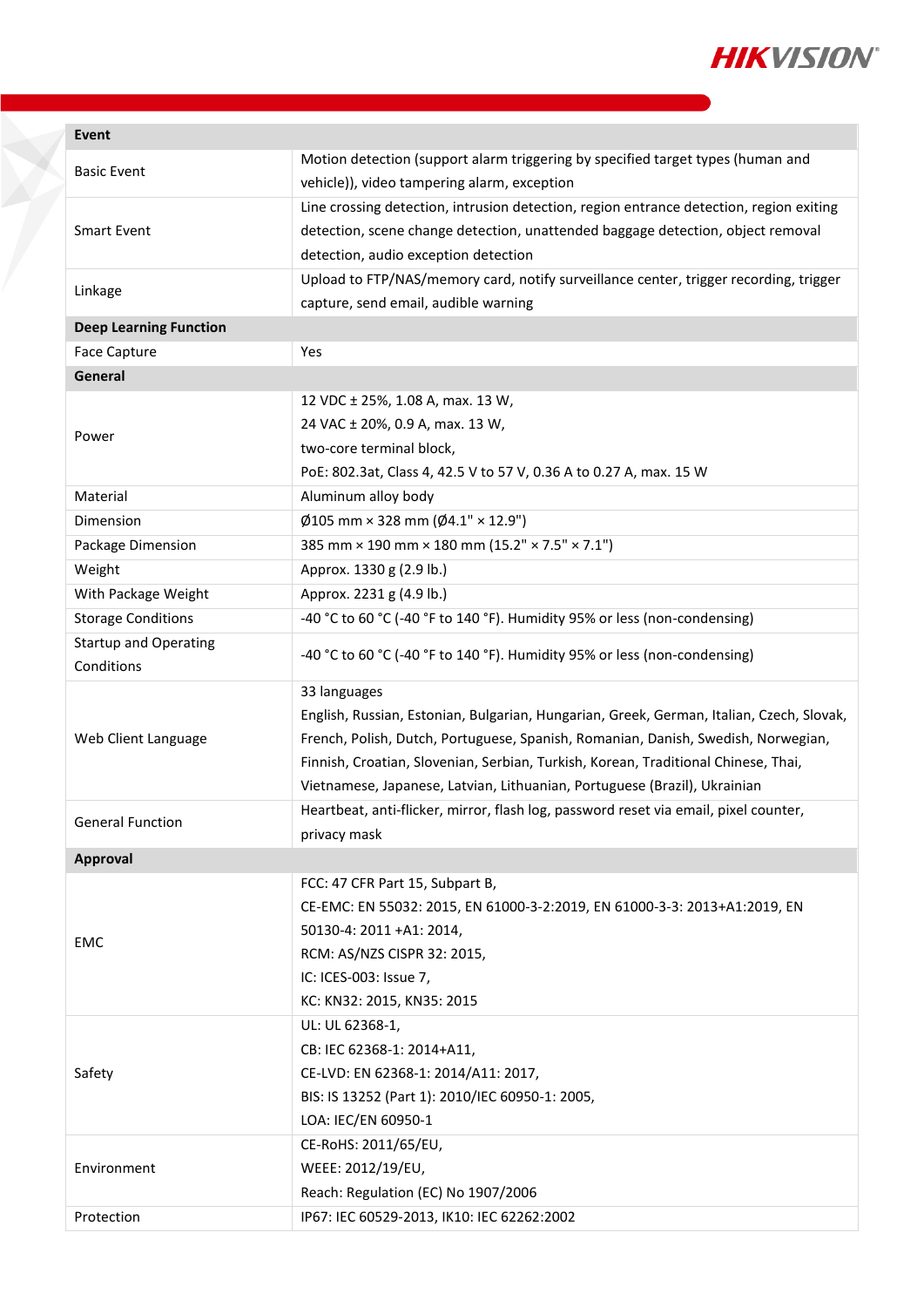

Anti-Corrosion Protection NEMA 4X (NEMA 250-2018)

#### **Available Model**

DS-2CD3B46G2T-IZHSY (2.8 to 12 mm) DS-2CD3B46G2T-IZHSY (8 to 32 mm)

## **Typical Application**

Hikvision products are classified into three levels according to their anti-corrosion performance. Refer to the following description to choose for your using environment.

This model has MODERATE PROTECTION.

| Level                  | <b>Description</b>                                                                     |
|------------------------|----------------------------------------------------------------------------------------|
| Top-level protection   | Hikvision products at this level are equipped for use in areas where professional      |
|                        | anti-corrosion protection is a must. Typical application scenarios include coastlines, |
|                        | docks, chemical plants, and more.                                                      |
| Moderate protection    | Hikvision products at this level are equipped for use in areas with moderate           |
|                        | anti-corrosion demands. Typical application scenarios include coastal areas about 2    |
|                        | kilometers (1.24 miles) away from coastlines, as well as areas affected by acid rain.  |
| No specific protection | Hikvision products at this level are equipped for use in areas where no specific       |
|                        | anti-corrosion protection is needed.                                                   |

### **Dimension**



Unit: mm (inch)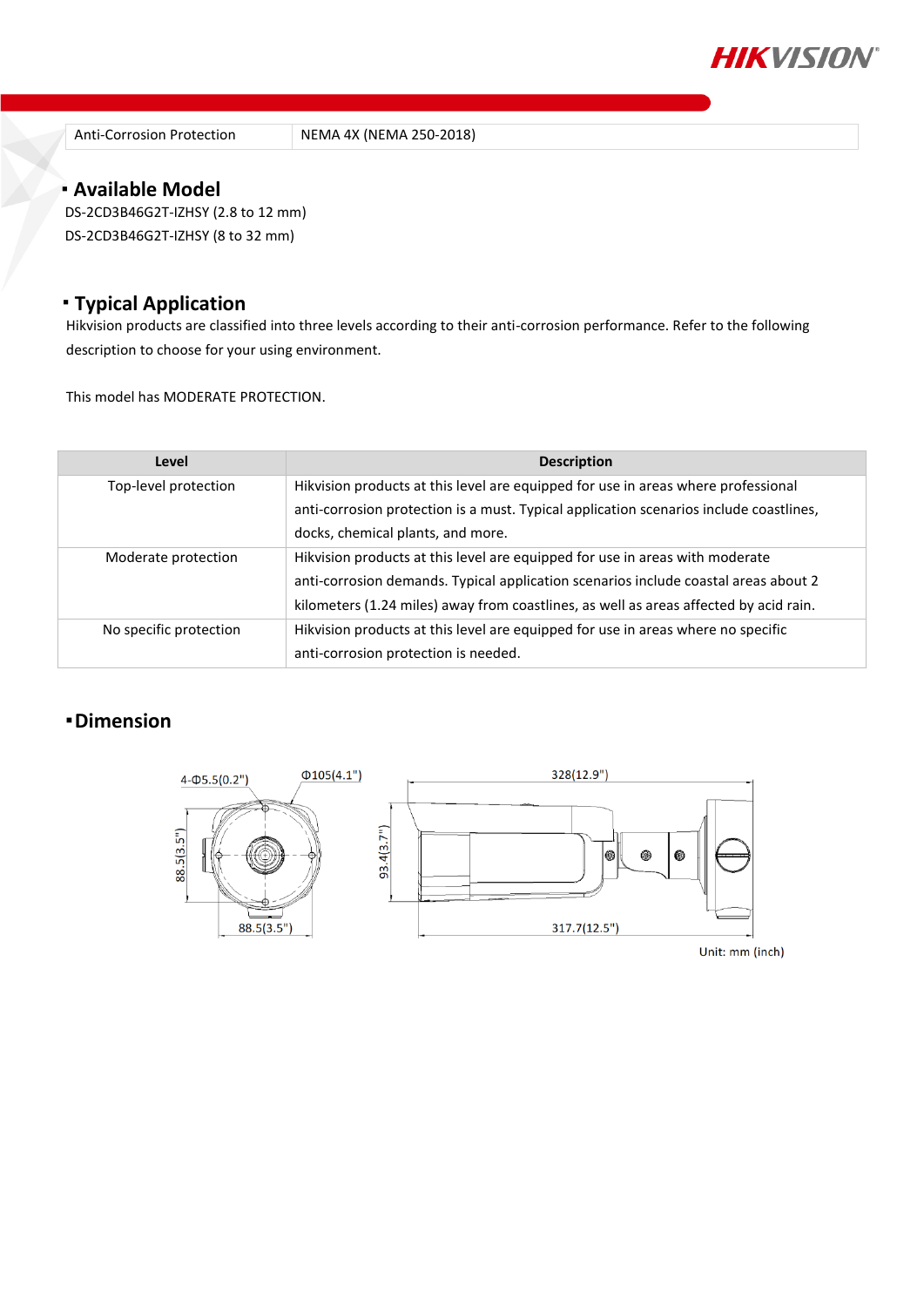

- **Accessory**
- **Included**



**Optional**